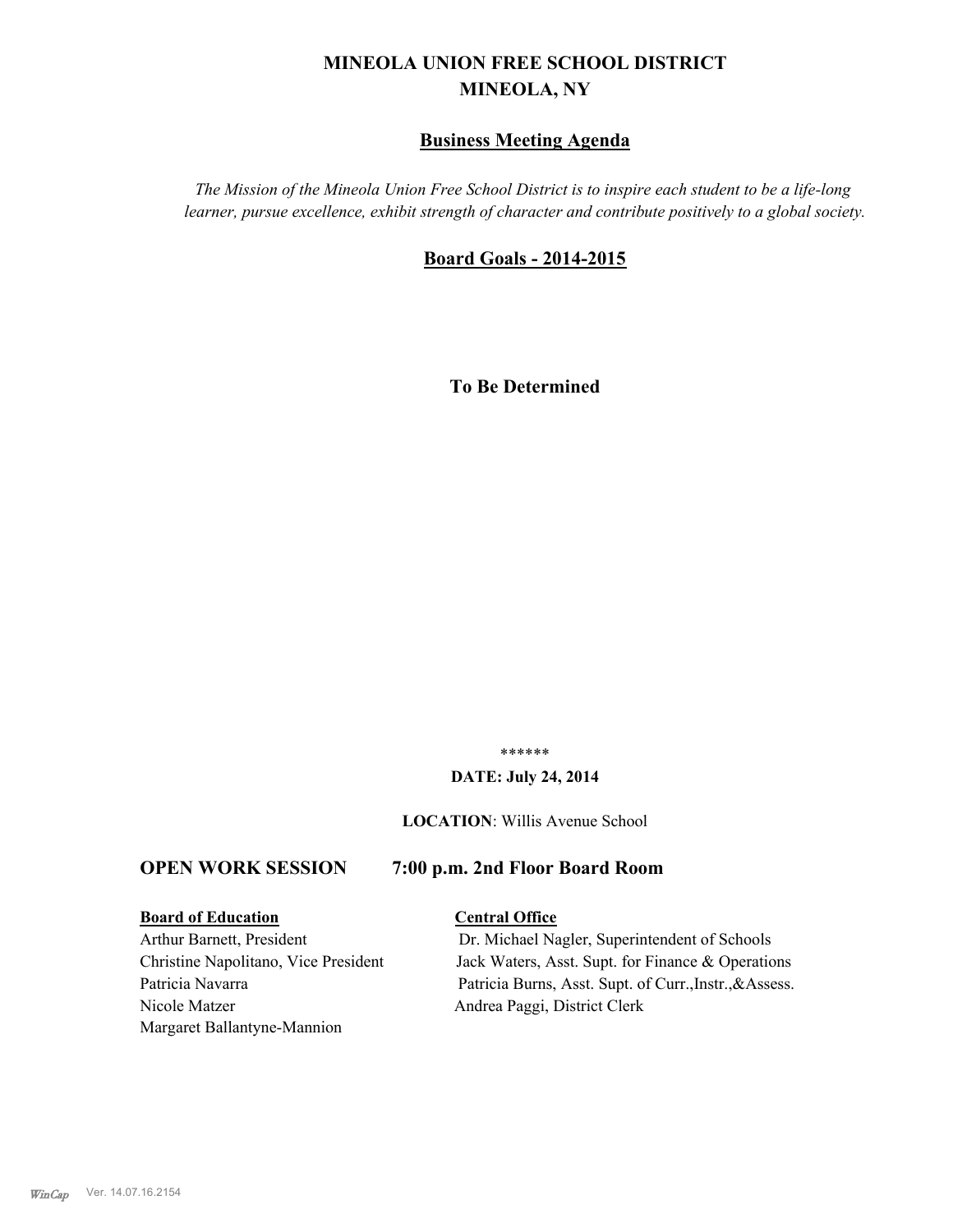**A. Call to Order B. Pledge of Allegiance C. Reading of Mission D. Moment of Silent Meditation**

**E. Dais & Visitor Introductions**

**F. High School Student Organization Report**

**G. BOE Reports**

**a. Comments from Board Trustees**

**b. Comments from Board President**

**c. Comments from Superintendent**

**H. Old Business**

**I. New Business**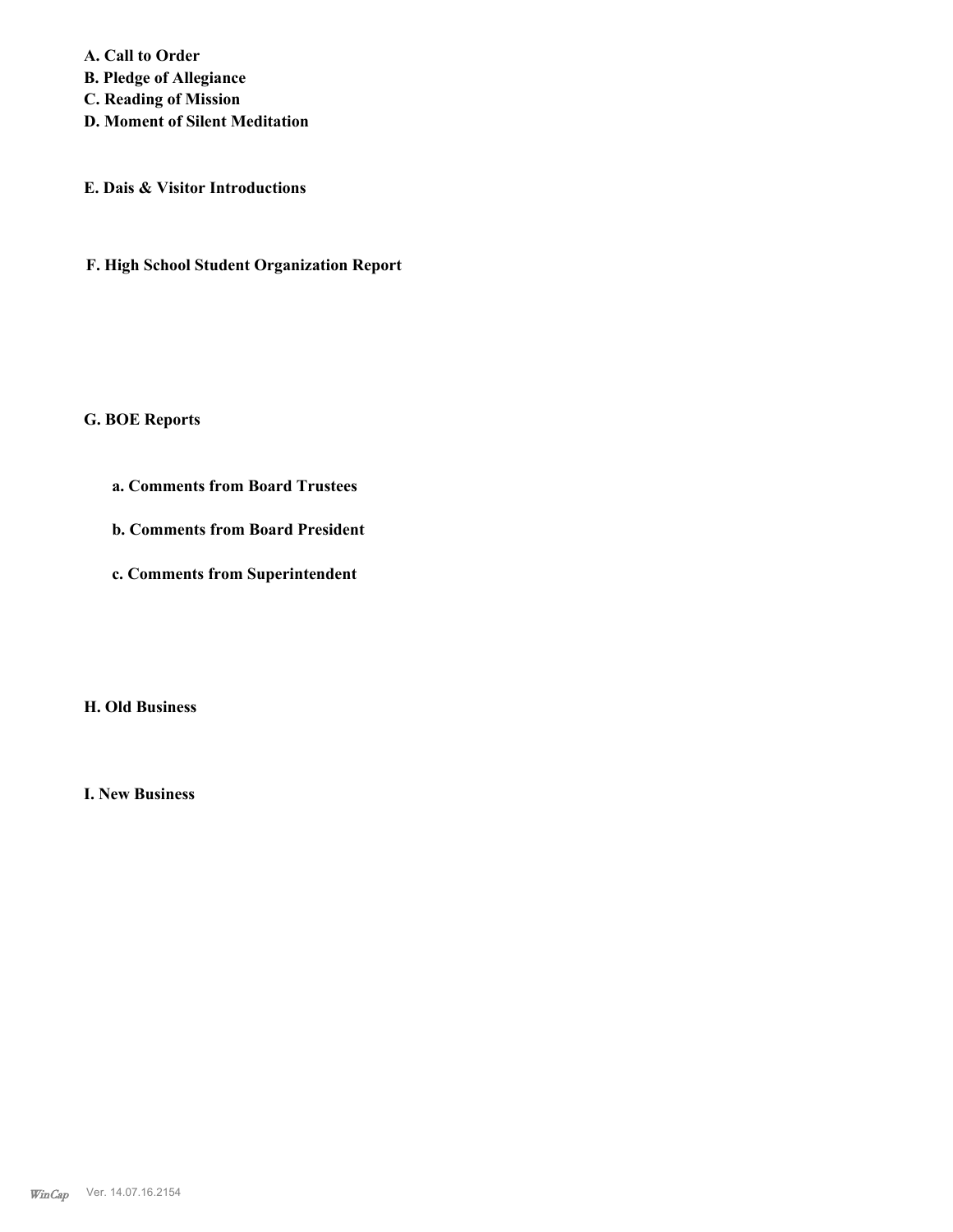### **J. Consensus Agenda**

**RESOLUTION # 5 - BE IT RESOLVED** that the Board of Education approves the consensus agenda items J.1.a. through J.7.a., as presented.

| <b>Motion:</b><br>Second: |     |  |
|---------------------------|-----|--|
| Yes:                      | No: |  |
|                           |     |  |
|                           |     |  |
|                           |     |  |
| Passed:                   |     |  |

#### 1. **Accepting of Minutes**

That the Board of Education accepts the minutes of the May 20, 2014 Business Meeting, May 20, 2014 Special Meeting, the June 5, 2014 Workshop Meeting, and the June 19, 2014 Business Meeting as presented. a.

## 2. **Instruction**

- a. Appointments Instruction
- The Board of Education approves the appointment of Nicholas Pontolillo, to the position of English Tutor for the Summer Special Education Program, effective July 1, 2014 with an hourly salary of \$55.32. 1.
- That the Board of Education approves the appointment of Samantha Sanchez, to the position of Probationary Elementary Teacher, effective September 1, 2014. Salary: MA, Step 1, \$68,282. Probationay Period: September 1, 2014 to August 31, 2017. 2.
- That the Board of Education approves the appointment of Natalia Farres, to the position of Probationary Elementary Teacher, effective September 1, 2014. Salary: MA, Step 1, \$68,282. Probationary Period: September 1, 2014 to August 31, 2017. 3.
- That the Board of Education approves the appointment of Kerry Ann Murphy, to the position of Probationary Math Teacher, effective September 1, 2014. Probationary Period: September 1, 2014 to August 31, 2017. Salary: BA, Step 1, \$58,706. 4.
- That the Board of Education approves the appointment of Valerie Taylor, to the position of part time (.7) Social Worker (Drug and Alcohol Grant), effective September 1, 2014 to June 30, 2015. Salary: .7 of MA, Step 1, \$68,282 equalling \$47,797. 5.
- That the Board of Education approves the appointment of Katheryne Morales, to the position of Leave Replacement Elementary Teacher, effective September 1, 2014 to June 30, 2015. Salary: MA, Step 1, \$68,282. 6.
- The Board of Education approves the appointment of Roneldy Pingitore, to the position of Probationary Elementary Teacher, effective September 1, 2014. Probationary Period: September 1, 2014 to August 31, 2016. Salary: MA, Step 2, \$71,246. 7.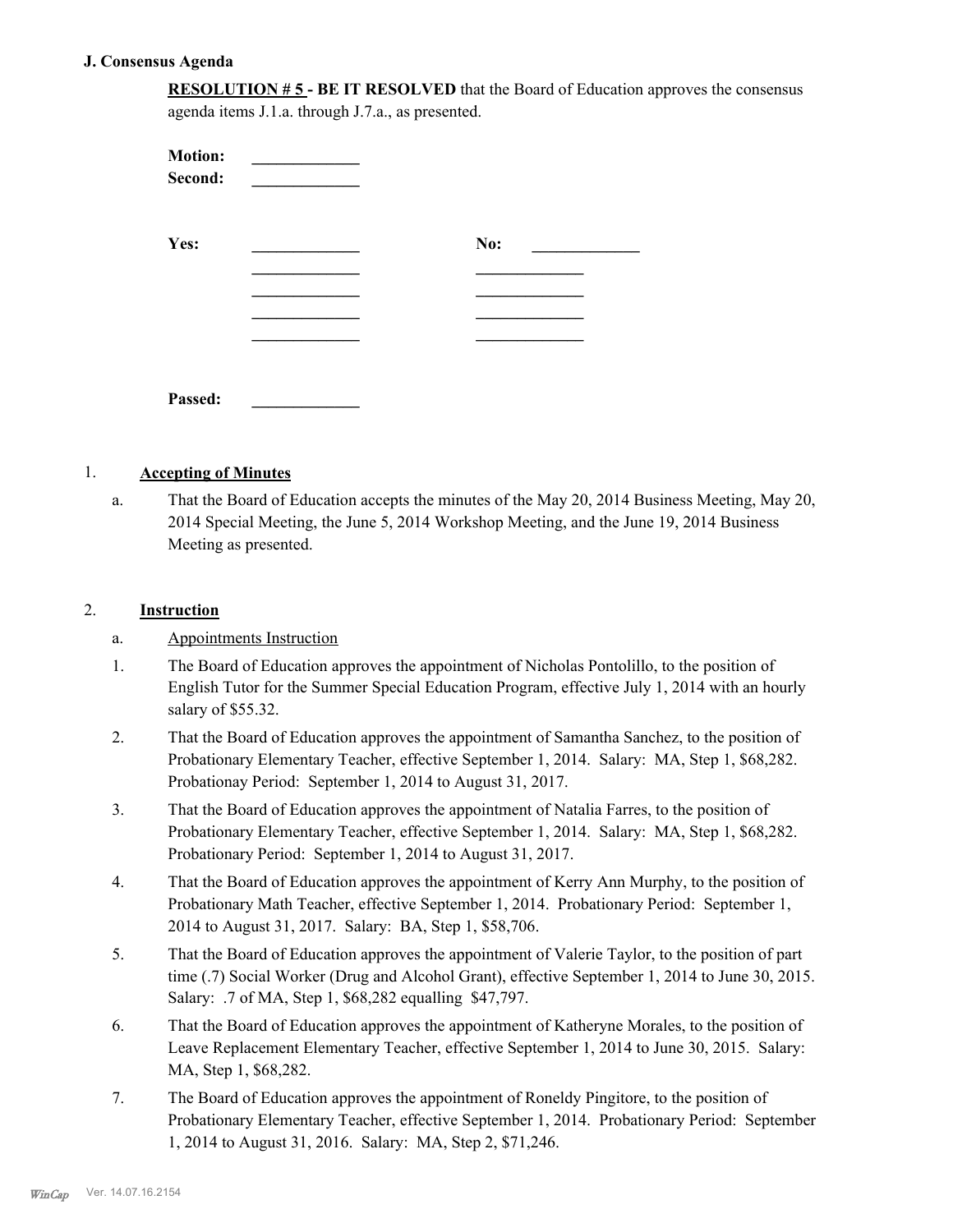That the Board of Education approves the re-call of Cynthia Kopp, from the Preferred Eligibility List, as a Probationary Elementary teacher, effective September 1, 2014. Probationary Period: September 1, 2014 to August 31, 2016. Salary: MA+50, Step 5, \$88,526. 8.

#### Appointment(S) Band Camp b.

That the Board of Education approves the following staff members for Band Camp, a self funded program. (Salary, hourly summer wages are based on the MTA contractual rates):

|                | <b>POSITION</b>                | <b>EMPLOYEE NAME</b>  | <b>STEP</b> | <b>STIPEND</b> |
|----------------|--------------------------------|-----------------------|-------------|----------------|
| 1.             | Director                       | Frank Mauriello       |             | \$1,879.00     |
| 2.             | <b>Assistant Band Director</b> | Christopher Bonacorsa |             | \$1,251.00     |
| 3 <sub>1</sub> | <b>Instructional Chaperone</b> | Michael Coppola       |             | \$834.00       |
| 4.             | <b>Instructional Chaperone</b> | Amy Steinmann         |             | \$834.00       |
| 5.             | <b>Instructional Chaperone</b> | Kenneth Frank         |             | \$834.00       |
| 6.             | <b>Instructional Chaperone</b> | Christopher Rossi     |             | \$834.00       |
| 7.             | <b>Instructional Chaperone</b> | Erin Citrano          |             | \$834.00       |
| 8.             | <b>Instructional Chaperone</b> | <b>Timothy Doran</b>  |             | \$834.00       |
| 9.             | <b>Instructional Chaperone</b> | Rachel Montanez       |             | \$834.00       |
| 10.            | <b>Instructional Chaperone</b> | Nicholas Hall         |             | \$834.00       |
| 11.            | Chaperone                      | Melissa Fusco         | Ш           | \$730.00       |
| 12.            | Chaperone                      | Kristen Pontolillo    |             | \$730.00       |
| 13.            | Chaperone                      | Nicholas Pontolillo   |             | \$730.00       |
|                |                                |                       |             |                |

## 3. **Instruction: Contracted**

a. That the Board of Education approves a contract for Communication Services between Syntax Communications and the Mineola UFSD for the 2014- 2015 school year.

b. That the Board of Education approves the Evaluation Services Agreement between Metro Therapy Inc. and the Mineola UFSD for the 2014- 2015 school year.

c. That the Board of Education approves the Related Services Agreement between New York Therapy Placement Services and the Mineola UFSD for the 2014- 2015 school year.

d. That the Board of Education approves the Special Education Contract for a parentally placed student between the Hicksville UFSD and the Mineola UFSD for the 2014- 2015 school year.

e. That the Board of Education approves the Nursing Services Agreement between Horizon Healthcare and the Mineola UFSD for the 2014- 2015 school year.

f. That the Board of Education approves the Tutoring Services Agreement between St. James Tutoring, Inc.and the Mineola UFSD for the 2014- 2015 school year.

g. That the Board of Education approves the Related Services Agreement between Extraordinary Pediatrics, P.C. and the Mineola UFSD for the 2014- 2015 school year.

h. That the Board of Education approves the 2014-2015 Extention of Food Services Contract between Whitsons Culinary Group and the Mineola UFSD.

i. That the Board of Education approves the Vocational/Educational Services Agreement between The Rehabilitation Institute (aka TRI) and the Mineola UFSD for the 2014- 2015 school year.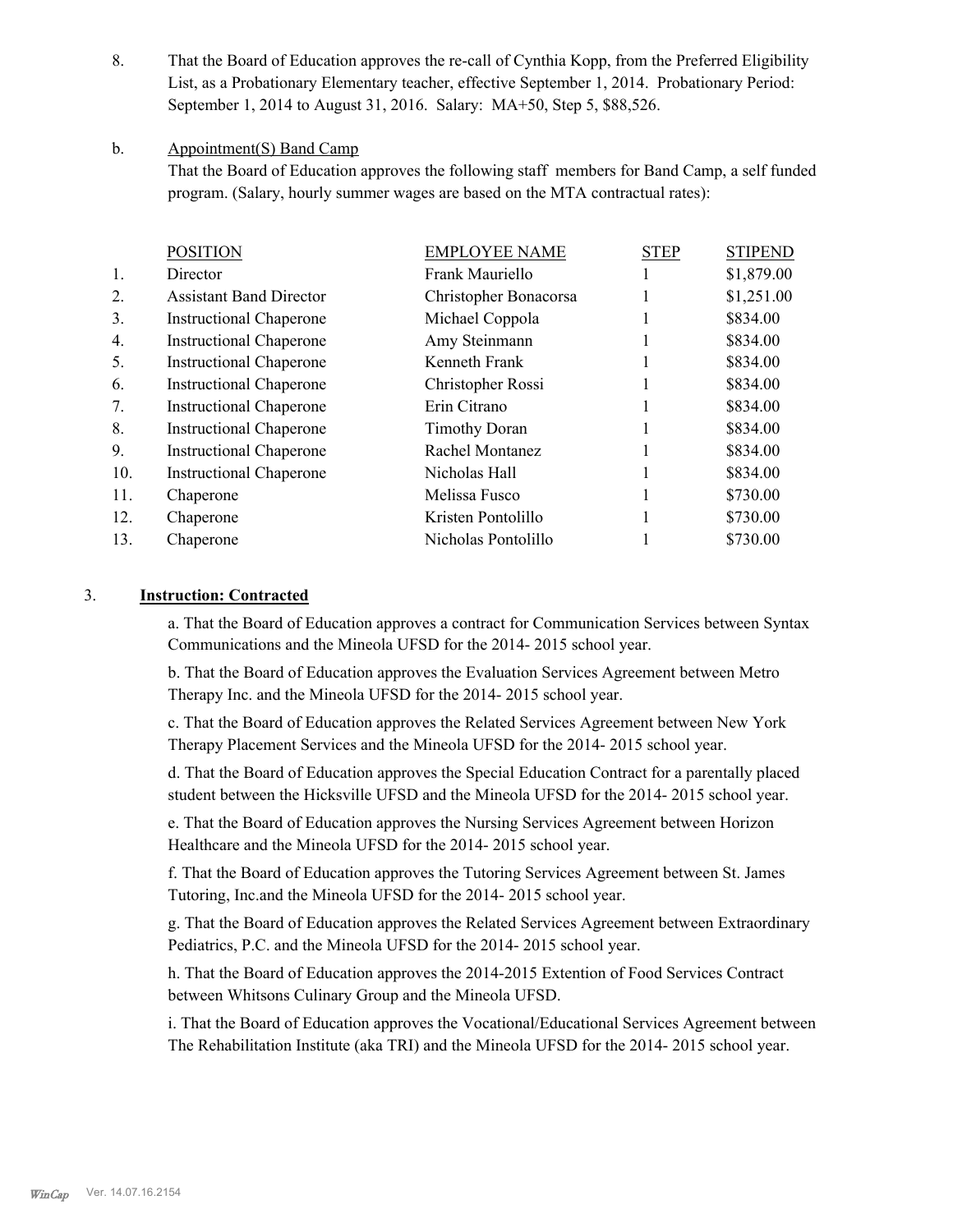## 4. **Civil Service**

- a. Resignation(s)
- That the Board of Education accepts the resignation of Carolyn A. Lucchesi, Greeter at Jackson Avenue School, effective June 30, 2014. 1.
- That the Board of Education accepts the resignation of Mary Anne Phillips, part time Teacher Aide at the Middle School, effective June 30, 2014. 2.
- b. Appointments
- That the Board of Education approve the appointment of Monica Pastoressa, to the position of .6 Community Liasion, effective September 1, 2014 through June 30, 2015. Salary will be \$44,389.20 on Step 30. 1.
- That the Board of Education approve the appointment of Gloria Romero, to the position of Teacher Aid Sub, effective July 1, 2014. Salary is \$13.74 per hour. 2.
- That the Board of Education approve the appointment of Donna Squicciarino, to the position of District Treasurer with an annual salary of \$21,000 and an additional salary of \$8,500 for the duties of Extra Class Treasurer effective July 1, 2014. 3.
- c. Salary Adjustment
- That the Board of Education approve the salary adjustment of Jessica-Lyn Barry, Teacher-in-Training, from \$8.50 to \$8.75 per hour, effective July 1, 2014. 1.
- d. Creation of New Position
- That the Board of Education approves a new position of Senior Account Clerk in the Business Office, effective July 1, 2014. 1.
- e. Civil Service: Other
- That the Board of Education approves the amended rate for substitute Bus Driver, adopted at the 7/1/14 Reorganization meeting, from \$21.81 to \$22.58. 1.

# 5. **Business /Finance**

# a. **Treasurer's Report**

That the Board of Education accepts the Treasurer's report for the period ending May 31, 2014 and directs that it be placed on file.

## b. **Approval of Invoices and Payroll**

That the Board of Education accepts the Invoices and Payroll for the period ending June 30, 2014

| A/P Warrant # 23   | June 11, 2014 | \$845,851.40           |
|--------------------|---------------|------------------------|
| A/P Warrant # 24   | June 26, 2014 | \$840,645.67           |
| Professional Leave | June 25, 2014 | $\frac{\$}{11,142.65}$ |

**TOTAL EXPENSES \$1,697,639.72**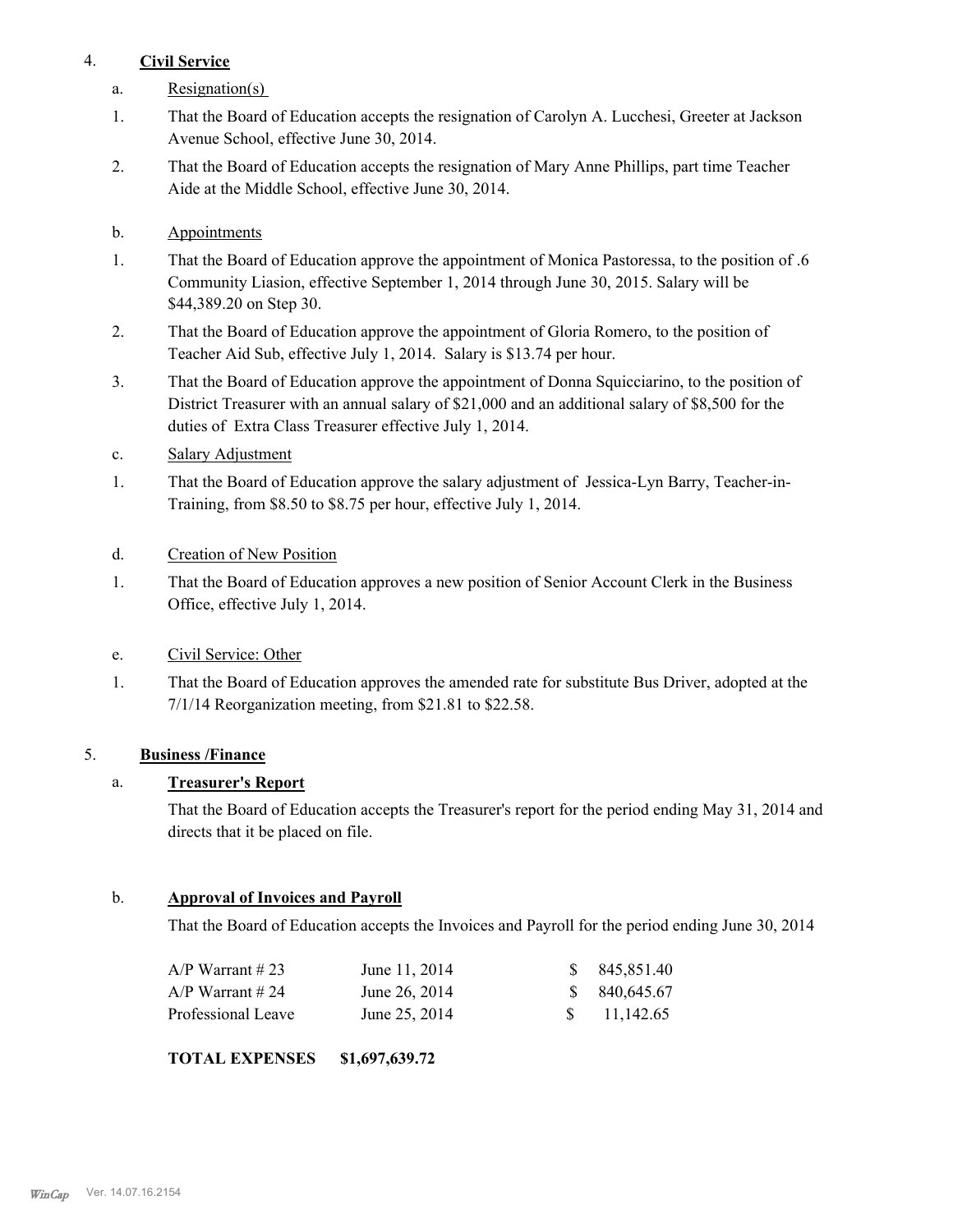## PAYROLL # 23 & # 24

| General | \$8,630,596.48 |
|---------|----------------|
| F Fund  | \$162,230.89   |

## **TOTAL PAYROLL \$8,792,827.39**

## 6. **Business/Finance: Contract Approvals**

## a. BOCES Contract

That the Board of Education approves the 2013/14 Final AS-7 Agreement with Nassau BOCES in the actual amount of \$3,932,525.82 for services provided throughout the school year.

## b. BOCES Contract

That the Board of Education approves the 2014/15 Initial AS-7 Contract with Nassau BOCES in the amount of \$3,566,660.56 to provide services throughout the school year.

#### **Business/Finance: Disposal of District Property** 7.

That the Board of Education approves the disposal of the following district property, according to Policy #6900, declaring them obsolete:

a. Grand Piano- Baldwin Model L, Serial Number 154989, built in 1962.

## **K. Superintendent's Report**

Superintendent of Schools' Reports for 7/24/14 Presentations:

1. NWEA

- 2. High School Data
- 3. PISA Results

Superintendent Comments

**L. Public Comments**